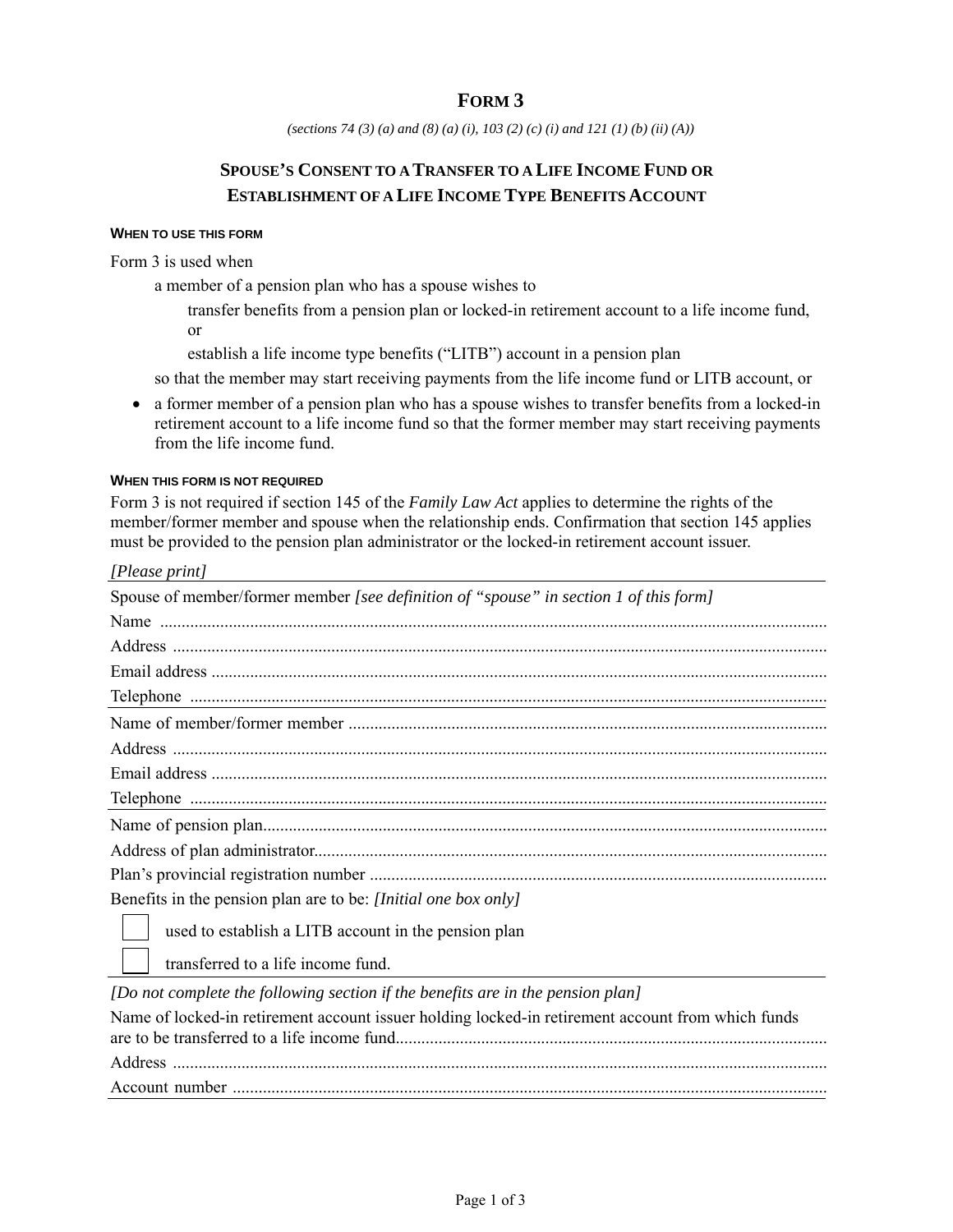## **I confirm the following:**

- 1. I am the spouse of the member/former member. Being the member's/former member's "spouse" means
	- (a) I am married to the member/former member and have not been living separate and apart from that person for a continuous period longer than 2 years immediately preceding the date on which I sign this form, or
	- (b) I have been living with the member/former member in a marriage-like relationship for a period of at least 2 years immediately preceding the date on which I sign this form.
- 2. I understand that because I am the member's/former member's spouse, the *Pension Benefits Standards Act* and the regulations under that Act give me the right to receive the following survivor's benefits:
	- (a) *before pension or annuity payments start* I have the right as beneficiary, after the member/former member's death, to receive the member's/former member's benefits in the pension plan and any locked-in retirement account, life income fund or annuity purchased using those benefits, unless I waive or give up that right by signing Form 4 *[Spouse's Waiver of Beneficiary Right to Benefits in a Pension Plan, Locked-in Retirement Account, Life Income Fund or Annuity Before Payments Start]*;
	- (b) *after pension or annuity payments start* If the member/former member starts receiving a pension or payments from an annuity purchased using his or her benefits in a pension plan, a locked-in retirement account or life income fund,
		- (i) I have the right after the member's/former member's death to receive lifetime payments that are at least 60% of the payments that were paid to the member/former member, unless I waive or give up that right by signing Form 2 *[Spouse's Waiver of 60% Lifetime Survivor Benefit and/or Beneficiary Rights From a Pension Plan or Annuity After Payments Start]*, and
		- (ii) even if I waive or give up the right to receive those lifetime payments, I still have the right as beneficiary, after the member's/former member's death, to receive any remaining benefits in the pension or annuity unless I waive or give up that right by signing Form 2 *[Spouse's Waiver of 60% Lifetime Survivor Benefit and/or Beneficiary Rights From a Pension Plan or Annuity After Payments Start]*.
- 3. I understand that signing this form does not affect any rights that I may have as a result of a breakdown of the relationship between me and the member/former member.
- 4. I understand that
	- (a) my survivor's benefits may have substantial value and may be important to provide me with income in my old age,
	- (b) the member/former member cannot elect to receive payments from a life income fund or LITB account unless I consent by signing this form, and
	- (c) neither a life income fund nor a LITB account guarantees that the member/former member will receive a lifetime pension.
- 5. I understand that, by signing this form, I am not waiving or giving up the rights I have under the *Pension Benefits Standards Act* set out in section 2 of this form, but if I sign this form,
	- (a) the payments from the life income fund or LITB account to the member/former member will reduce both
		- (i) the amount of survivor's benefits I will receive from the life income fund or LITB account as beneficiary after the member's/former member's death, and
		- (ii) the amount of survivor's benefits I will receive from an annuity, after the member's/former member's death, if the member/former member purchases an annuity from the money remaining in the life income fund or LITB account, and
	- (b) if *no* money remains in the life income fund or LITB account after the member's/former member's death, I will receive *no* income.